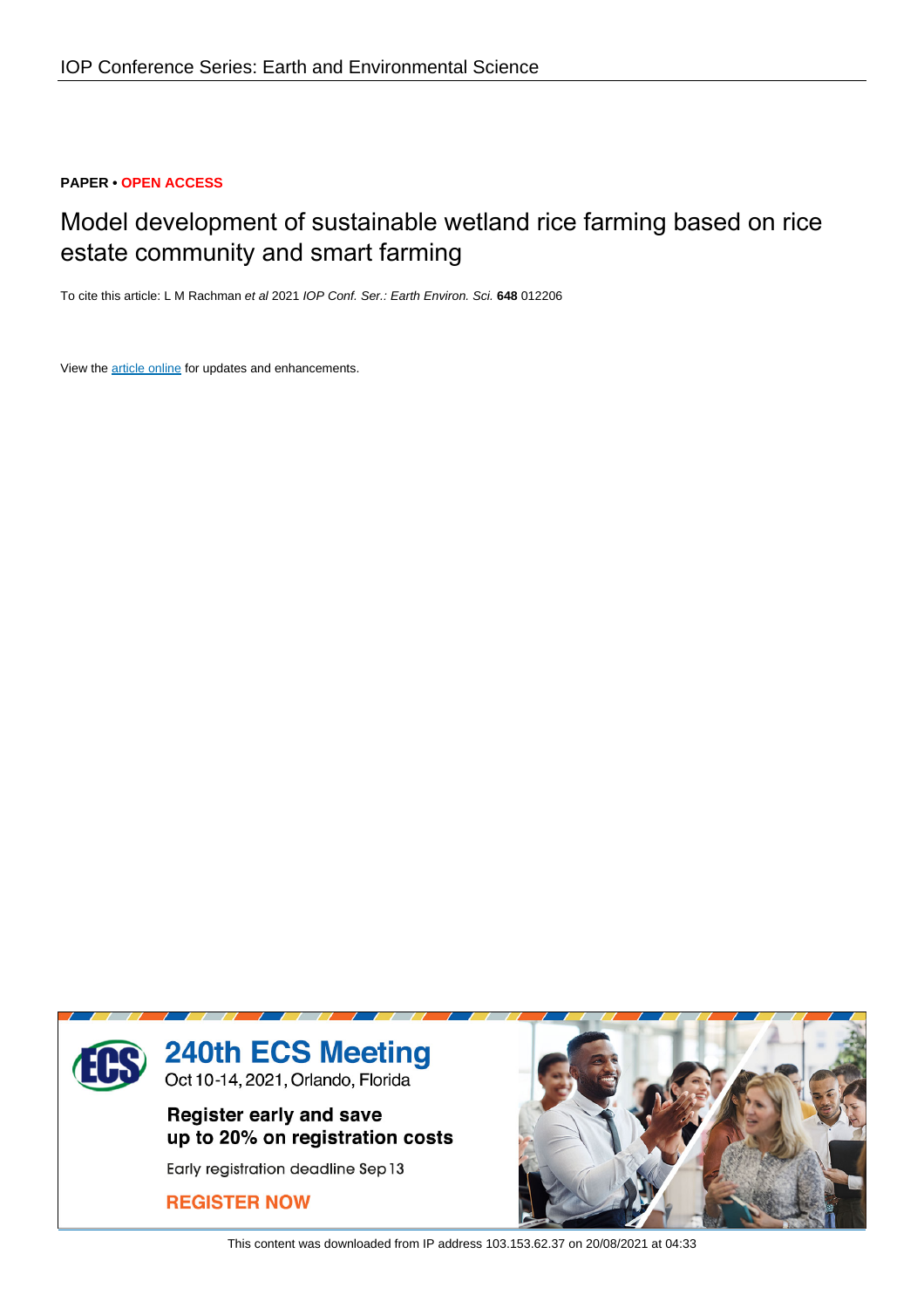### IOP Conf. Series: Earth and Environmental Science **648** (2021) 012206

# **Model development of sustainable wetland rice farming based on rice estate community and smart farming**

**L M Rachman<sup>1</sup> , A Saleh<sup>2</sup> , J D Wetik<sup>3</sup> , N Namuzadi<sup>4</sup> and A Q Ain<sup>3</sup>**

<sup>1</sup>Department of Soil Science and Land Resource, Faculty of Agriculture, IPB University, Bogor, Indonesia

<sup>2</sup>Department of Communication and Community Development Sciences, Faculty of Human Ecology, IPB University, Bogor, Indonesia

<sup>3</sup>Research Center for Human Resource Development, IPB University, Bogor, Indonesia

<sup>4</sup>Directorate of Food and Agriculture, National Development Planning Agency, Jakarta, Indonesia

E-mail: latiefra@apps.ipb.ac.id

**Abstract.** Crucial issues in rice fields production in Indonesia are narrow planting areas, small farming scale and improper cultivation techniques. The Indonesian government also faced issues and problems regarding fulfilment the need of rice-farm area due to the conversion of intensive rice fields to non-agriculture. Efforts to develop integrated and sustainable rice field agriculture are needed to overcome the threat of rice field reduction, increase the productivity of rice fields, and increase farmers' income and welfare. The intention of this study was to develop a model of rice field in an integrated and sustainable manner based on Rice Estate Community and Smart Farming (REC-SF). To get easily implemented model, participatory method was used through series of audiences and focus group discussion activities involving the main stakeholders. As a breakthrough for traditional agricultural solutions on narrow land, this model included land consolidation to reach minimum rice field area for profitable economic scale, strengthening institutional system, productivity target along with required cultivation inputs and techniques, support for information technology system, agroindustry, and marketing-selling reinforcement. Developed REC-SF model is expected to be more easily implemented and accepted by the farmers to achieve a collective farm business in a large ricefarm area.

# **1. Introduction**

#### *1.1. Rationale*

As an agrarian country, Indonesia should give big attention towards agricultural development. Besides that, the application of inadequate cultivation technique and some of problems encountered, the most crucial problem in increasing food production, especially rice in wetland farming is too small farm area so it is not economically feasible. Based on 2013 Agricultural Cencus Report [1], the average area of rice fields owned per agricultural business household was around 0.02 ha in 2013, although the magnitude of this figure increased from 0.01 ha in 2003. In total agriculture land, the area of agricultural land authorization (rice fields and non-rice fields) was 0.3 ha per agricultural household [2]. The inheritance tradition in Indonesia, such as distributing land when their parents die, low

Content from this work may be used under the terms of the Creative Commons Attribution 3.0 licence. Any further distribution of this work must maintain attribution to the author(s) and the title of the work, journal citation and DOI. Published under licence by IOP Publishing Ltd 1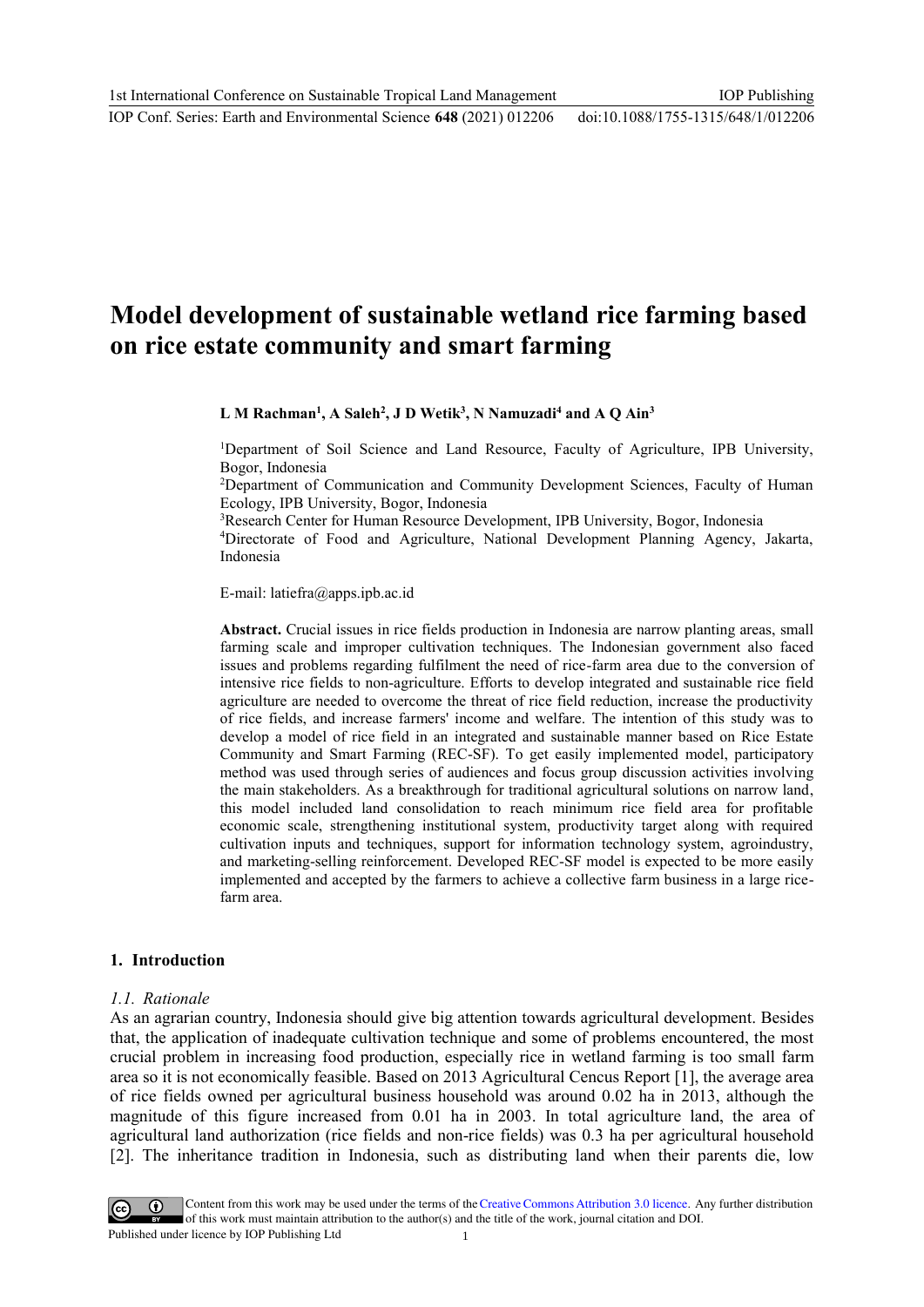agricultural prospects and low landrents for rice fields are threats to the reduction of land cultivation area.

For the income and welfare aspects, farmers also face the problem of weak marketing and sales, especially during the massive harvest period, and disguised unemployment due to too small workloads if they only focused on on-farm activities in narrow rice fields. Nationally, the government is also confronted with the intensive rice field conversion to non-agriculture. Low interest of the younger generation to become farmers is increasing along with the gloomy prospects for agriculture in the future.

Efforts to develop integrated and sustainable rice field agriculture are needed to overcome the threat of rice field reduction area, to increase the productivity of rice fields for lifting rice production, to increase farmers' income and welfare as well as to increase young generation and millenial interest's back to become a farmer. Rice Estate Community (REC) implemented in the large areas is indeed required to save the production of rice in Indonesia in the future. Cultivation on a large scale will facilitate the monitoring and management of agricultural land systems so that it can be assumed that productivity and effciency can be increased, trends in land conditions are more predictable, and it is easier to make decisions. Management will be more effective if it is assisted by the concept of smart farming, which in this case is to use information technology to achieve the desired target [3]. Smart farming will display information in the form of maps and complex data that can simplify agricultural activities, accelerate the process, and increase targeting accuracy that can help farmers in implementing agricultural activities (Prasetyono, 2019 cited in [3]).

To support national rice development program, IPB University is developing a model or system as part of IPB University Rice Roadmap 2015-2030 to support IPB-University Industrial Smart Agrosystem 4.0 Program. Smart Agrosistem 4.0 emphasizes on: 1) IPB core competencies with a crossdisciplinary and multidisciplinary scientific focus, 2) Application of science and technology that is solutive, transformative, and participatory, 3) Utilization of data and digital technology for decision making, and 4) Smart and precise action in every activity from land-to-table.

REC model consists of land consolidation to reach minimum rice field area for favourable economic scale, strengthening of institutional system, productivity target along with inputs and cultivation techniques required, information technology system support, agroindustry involved, and marketingselling reinforcement. According to Surahman *et al.* [4], REC was formed by small-scale farmers in a stretch in an area by adhering to the principles of synergy, consolidation, togetherness and sustainability. One REC unit consists of 101 ha of Java Island and 303 ha outside Java Island. The development of a rice business with the REC concept has also succeeded in increasing the productivity also income and welfare of farmers in Malaysia [5]. Different research conducted by Ciaian *et al.* [6] indicates that land fragmentation is an important driver of production diversification of farm households in Albania. They find that land fragmentation stimulates significantly more diversification for subsistence farm households than for market-oriented households. Their findings have two key policy implications: (i) the consolidation policies that relocate and enlarge plots would have a significant impact on reducing agricultural production diversification; and (ii) land fragmentation contributes to the nutritional security improvement by increasing the variety of foodstuffs produced by subsistence farm households.

The objective of this study was to develop a model and/or system for developing rice production in rice fields in an integrated and sustainable manner based on smart farming and Rice Estate Community (REC).

# *1.2. The problems*

The main problem in food crop agriculture was the low national average productivity in 2019 of 5.2 t ha<sup>-1</sup> [7] and the large number of farmers having low income and welfare. Meanwhile, several rice varieties had high productivity potential, such as Inpari 1 (10 t ha<sup>-1</sup>), Inpari 8 (9.9 t ha<sup>-1</sup>), Inpari 28 (9.5 t ha<sup>-1</sup>), HIPA 3 (11.67 t ha<sup>-1</sup>), HIPA 4 (10.43 t ha<sup>-1</sup>), Rokan (9.24 t ha<sup>-1</sup>), Maro (8.85 t ha<sup>-1</sup>) [8], IPB 3S  $(7 - 8$  t ha<sup>-1</sup>) [9], etc. The low rice productivity is dominantly caused by the low application of good,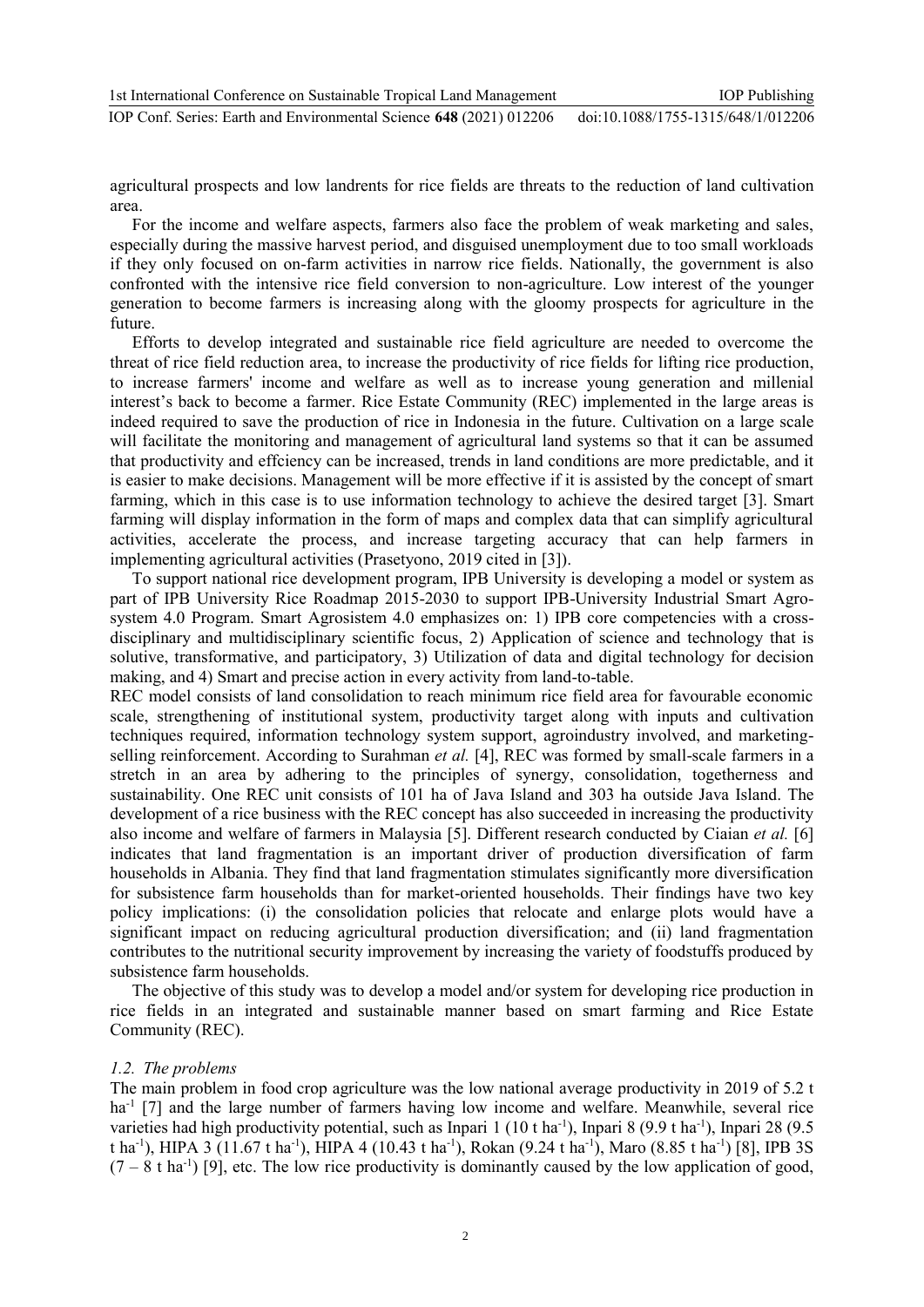effective and efficient cultivation management to produce optimal production at various leves of soil quality. The same cause also contributes greatly to the many farmers who were low-income and not prosperous yet. The other major problems are majority of the farmers: 1) do not know and understand about their soil, 2) low education and skill, 3) still practice subsistence farming systems, 4) low capital and financial capacity, 5) are trapped by middlemen in the bonded system and 6) cultivate in too small size or narrow rice farm area (see Figure 1).



**Figure 1.** Problem factor tree in rice farm agriculture.

Cultivating on narrow land causes farmers face obstacles in the application of agricultural mechanization and supporting technology, encourages farmers to run individual business systems and competition between farmers, high production costs, low farmer activities (only at the on-farm level), sell the product in the form of unhulled rice (primary product) and get no added value, weak marketing, and low prices especially during the main harvest, which in the end lead to the low income and profits [10]. The low income and welfare of farmers are indicated by the low exchange rate of farmers, which nationally, in recent the average of Farmer Exchange Rates (NTP) is still around 100.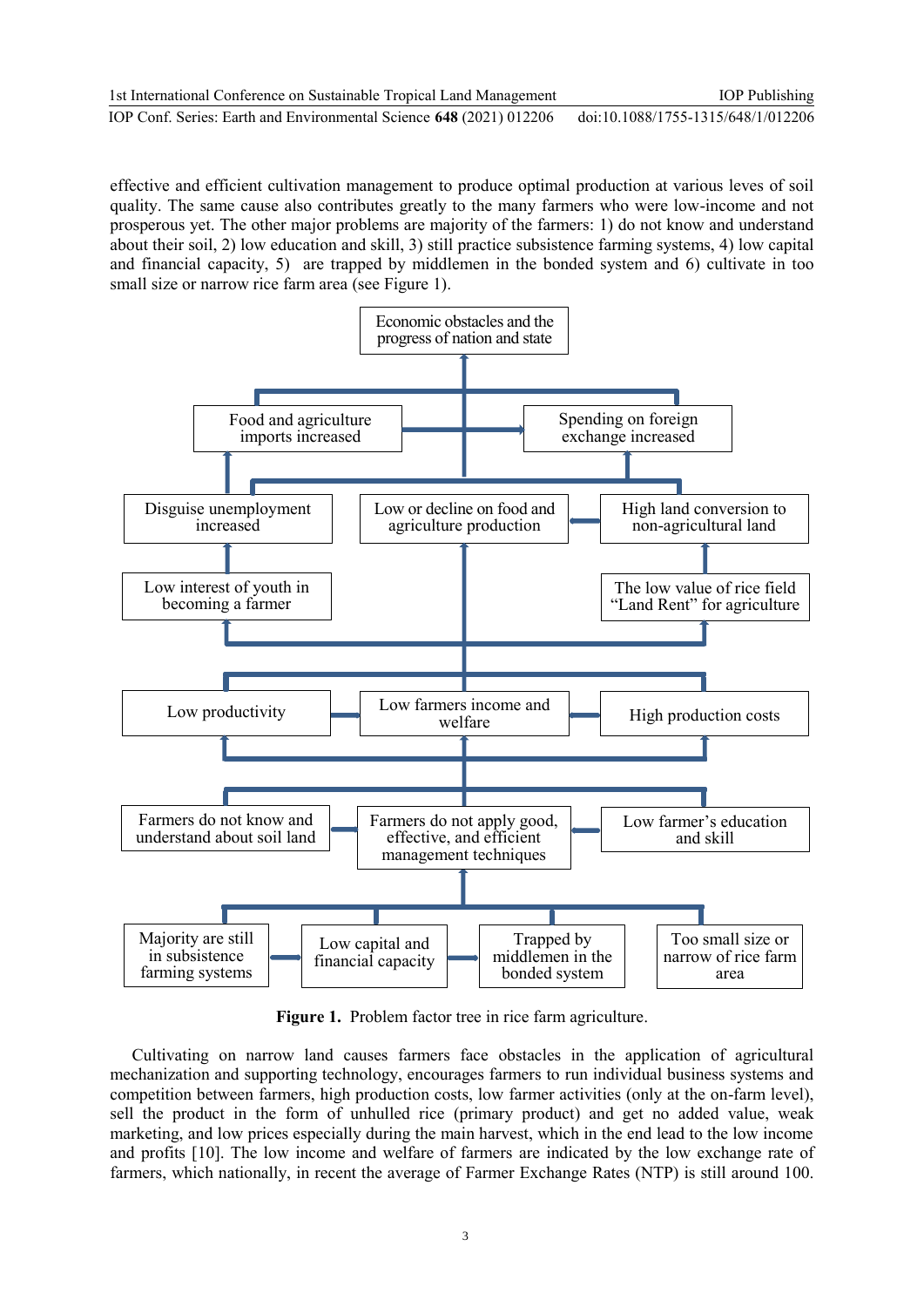Thus, innovation is needed to develop a productive, effective and efficient agricultural system which can increase farmer income and welfare.

### *1.3.Aim*

The objective of this study was to develop a model and/or system for developing an integrated and sustainable wetland rice production based on smart farming and Rice Estate Community (REC) which cultivate rice in a wide or extensive area.

### *1.4. Theoretical framework*

One of the main problem in increasing rice productivity and farmers' income and welfare is the small area of cultivation of rice fields. The low level of farmer welfare can be measured by using the level of food subsistence (TSP) and the farmer exchange rate (NTP) parameters. Based on the result of Putri and Noor [11], the NTP value of farmers who cultivate land with relatively narrow areas has the smallest TSP value compared to farmers who have large land areas. The TSP value correlates with the ability of farmers to provide food for comsumptions, so that the greater the TSP value means the more household food stocks will be. The farmer exchange rate is a comparison of the price index received by the price index paid by farmers. This value indicates the level of purchasing power of farmers and shows the exchange power of goods and service consumed as well as for production costs. The NTP value of food crop farmers from January to July 2020 was only 101.76 [12], which indicates the low farmers' income and welfare. Under traditional agriculture system with small scale area and without any support for seed, fertilizer, mechanization and other technologies, the productivity and farmers income will be low. Regarding the market system, mostly is middlemen class by producing unprocessed product such as unhulled rice and this caused farmers have low bargaining position.

The tradition and culture to inherit rice field in smaller part to their descendent is one of the factors on the narrowing land scale [13]. The increasing interest in investment and development in the nonagricultural sector has resulted in high conversion of rice fields. The low income of farmers and the land rent of rice fields have triggered land conversion from agricultural to non-agricultural. This is supported by the large gap in the comparison of the land rent value of agricultural land with industrial areas of 1:500 and 1:622 for the comparison of agricultural land rents with residential areas [14]. Another aspect that causes the program to increase lowland rice productivity stagnating is the low introduction and contribution of cultivation technology that supports the achievement of a productive, effective and efficient farming system through the use of superior seeds, fertilizers, irrigation, controlling pests and diseases that support through application of agricultural mechanization, information technology and other modern equipment and technologies, such as drones, etc. cultivation of lowland rice on small fragmented land greatly impedes the realization of these things.

Thus, innovation is needed for agricultural development models which is more productive, effective, efficient and sustainable based on Rice Estate Community and Smart Farming (REC-SF) in a relatively large area. The government through the Ministry of Agriculture has encouraged the growth and development of farmer cooporations [15]. However, studied from the released guidelines, the idea is too optimistic if the government wants to objectify rice farming areas with an area of 1,000 or even 5,000-10,000 ha nationally throughout Indonesia, especially if it will be implemented in Java and other provinces where rice fields are already fragmented into small lands. The idea about farmers corporation will fave fewer obstacle and challenges if it is implemented to provinces or districts with rice fields area which relatively large average. It would be great if farmers in a unified stretch, not working on their own rice fields, apply a communal farming system with a minimum area of 300 ha [16].

In the disruption era that the challenges are getting strong, it is necessary to have research that can accelerate development in all fields, especially agriculture. IPB Univerity designed the Agro-Maritime 4.0 is a concept as a form of contribution to national development. The concept of Agro-Maritime 4.0 is a concept that regards land, sead air as a unified system involving complex social, economic and ecological systems with a transdisciplinary, integrated, and participatory approach directed at the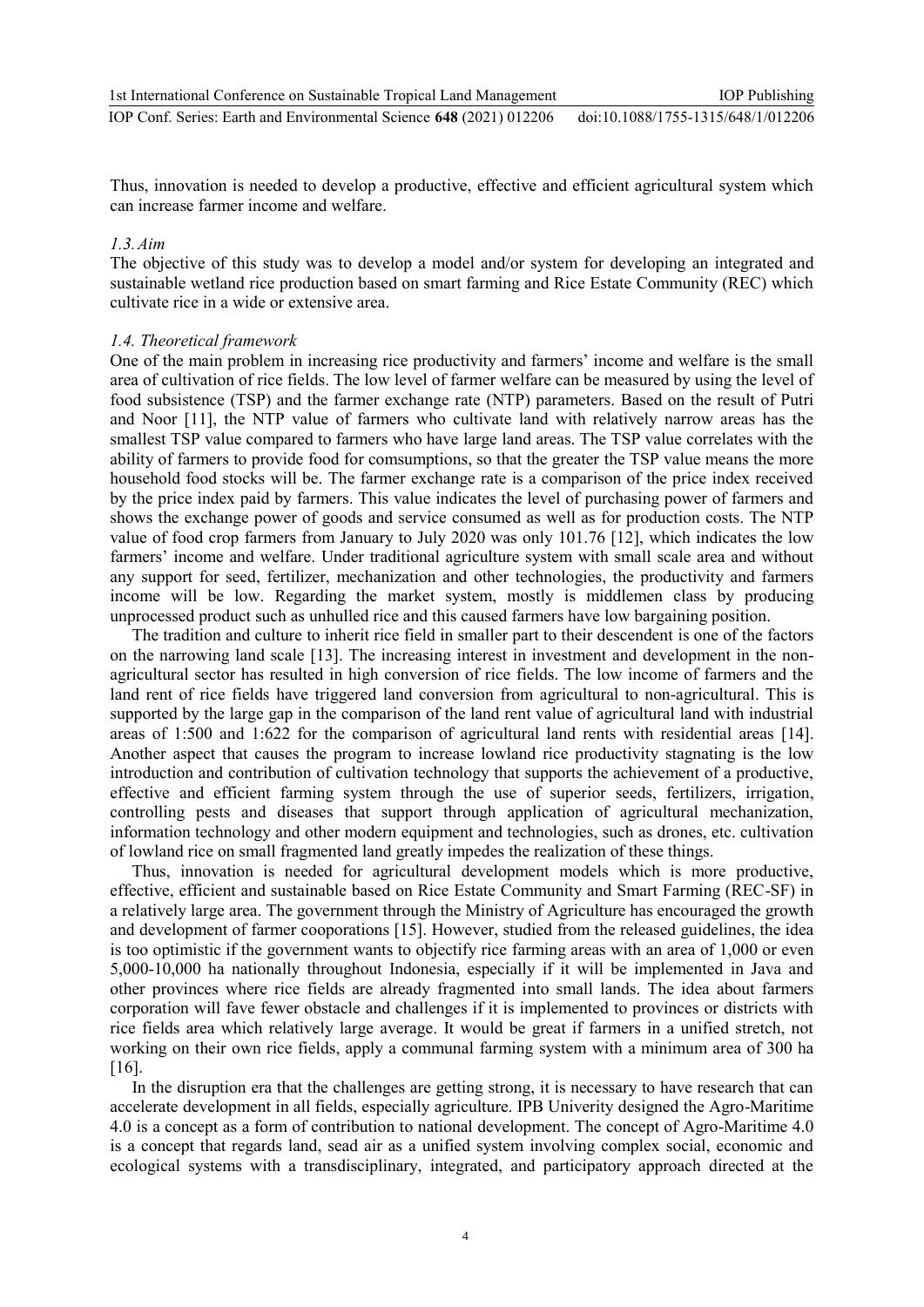characteristics of agro-industrialism [17]. Some problems related to rice commodities, both in terms of cultivation, economy, and the welfare of farmers, often still occur. IPB University has produced innovations for the development of lowland rice farming and cultivation. So that in 2018, IPB University has tried to compile the concept of a Rice Estate Community (REC) and implemented it in 2019, but has not achieved success. In 2020, along with the Agro-Maritime 4.0 concept and the existence of the IPB University Rice Research Roadmap, the preparation, improvement and development of the REC model is still carried out based on the concept of Corporate Agriculture of the Ministry of Agriculture and REC IPB which has been compiled and tried to be implemented in 2019 but with necessarily improvement.

 However, the integrated agricultural development process really requires an active and participatory role from farmers (Suhardjo, 2008 cited in [18]). According to Cohen and Uphoff [19], the participation stage is divided into four stages, which consists: 1) Planning and decision making, 2) Implementation phase, 3) Result utilization stage, 4) Evaluation stage. These four stages need to be applied to the preparation of a concept or model, including the model of SWRF based on REC-SF.

Therefore, this study has sought the participation and major stakeholder participation to develop an integrated and sustainable wetland rice production model based on smart farming and Rice Estate Community (REC) which cultivate rice in a wide or extensive area. This model is expected to be a concrete solution to overcome the problems and challenges above so it ready to be implemented to achieve a better implementation.

# **2. Methodology**

# *2.1. Methods*

The methods used to achieve the goals and targets along with participants and major stakeholders who are expected to provide suggestions and input fot participatory preparation of the REC-SF model can be seen in Table 1.

# *2.2. Study period and research site*

Activities that have been carried out and their methods, periods and locations are presented in Table 2.

# **3. Results and discussion**

# *3.1. Description of REC-SF model for sustainable wetland rice farming*

There are several main requirements for a model to meet the criteria as a REC-SF-based sustainable wetland rice farming model.

# *3.2. Crucial points and requirements for implementing the REC-SF model*

From the results of the FGD activities, panel discussions, and online seminars, crucial matters and requirements that were considered very basic were to be able to invite farmers to participate in implementing REC-SF successfully in large areas of rice fields jointly through a REC are:

- 1). Guarantee of increased income for cultivators and farm laborers. Thus, an accurate survey is needed to determine the level of income of cultivators and form laborers as well as land owners who will become members of a REC. The income level survey becomes the baseline for benchmarking in terms of initia data to determine the amount of income of farmers and land owners in establishing a REC
- 2). Guarantee of certainly in the security of land ownership. Farmers must be able to be convinced that there is no change in status and ownership boundaries and a reduction in land area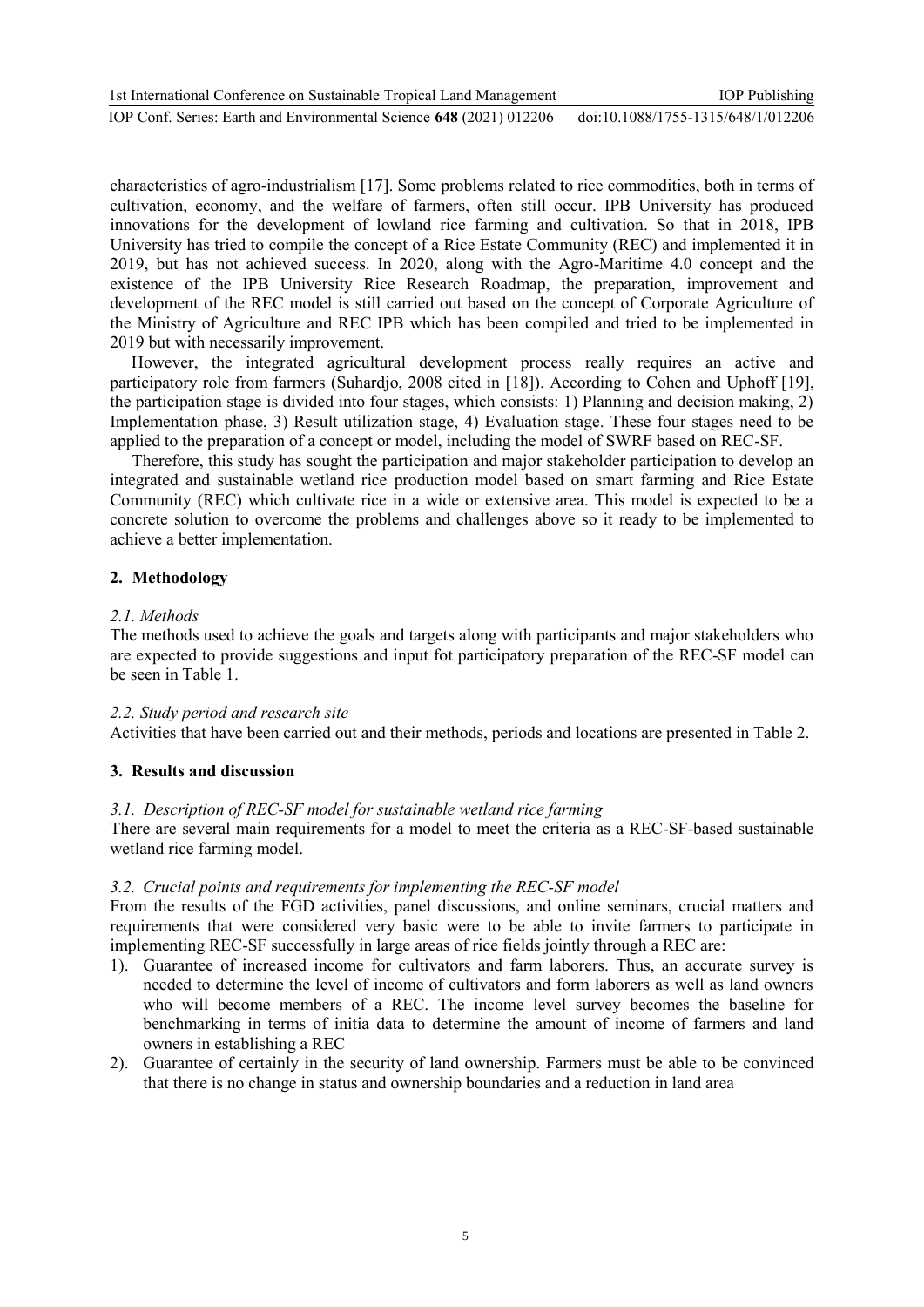| Methods    | Objective and Target                                                                   | Actor / Participant                  |
|------------|----------------------------------------------------------------------------------------|--------------------------------------|
| Desk Study | 1. Concept Preparation of the REC-SF Model                                             | Research Team                        |
|            | 2. Preparation of presentation materials for the                                       |                                      |
|            | socialization and FGD                                                                  |                                      |
| Panel      | 1. Explain the concept and research plan of SWRF $\checkmark$ Regional Head            |                                      |
| Discussion | action based on REC-SM to the Department of $\checkmark$ Department of                 |                                      |
| and Online | Agriciture in each district                                                            | Agriculture                          |
| Seminar    | 2. Discuss alternative REC-SM area candidates in each $\checkmark$ Related Agencies    |                                      |
|            | district                                                                               | $\checkmark$ Related Agricultural    |
|            | 3. Discuss plans for the implementation of SWRF action                                 | Extension                            |
|            | research based on REC-SM with regional agencies in $\checkmark$ Farmer Representatives |                                      |
|            | each district                                                                          |                                      |
| Focus      | 1. Explain the concept and plan of the SWRF action $\checkmark$ Department             | of                                   |
| Group      | study based on REC-SM area candidates in each                                          | <b>Agriculture Apparatus</b>         |
| Discussion | district                                                                               | $\checkmark$ Subdistrict Head        |
|            | 2. Discuss alternative REC-SM are candidates in each $\checkmark$ Village Head         |                                      |
|            | district                                                                               | $\checkmark$ Related<br>Agricultural |
|            | 3. Discuss plan for the implementation of SWRF action                                  | Extension                            |
|            | research based on REC-SM with regional head and $\checkmark$ Farmer Representatives    |                                      |
|            | related agencies in each district                                                      |                                      |
|            | 4. Get suggestions and input from stakeholders, so the                                 |                                      |
|            | REC-SM Model can be applied and implemented                                            |                                      |
|            | successfully                                                                           |                                      |

| Table 1. Methods used with their objectives and targets and participated participant. |
|---------------------------------------------------------------------------------------|
|---------------------------------------------------------------------------------------|

**Table 2.** Location and timing of activities for each method.

| Methods                   | Period                        | Location                                          |  |
|---------------------------|-------------------------------|---------------------------------------------------|--|
| Desk Study                | June 1- July 27, 2020         | <b>IPB University, Bogor City</b>                 |  |
| Panel<br>Discussion       | July 28, 2020: 08.00 - 09.30  | Purbalingga Regency Agriculture Office, Central   |  |
|                           |                               | Java Province                                     |  |
|                           | July 28, 2020:10.00 - 11.30   | Purbalingga Regency Verandah Meeting Room,        |  |
|                           |                               | Central Java Province                             |  |
|                           | July 29, 2020: 08.00 - 10.00  | Regional Secretariat Hall, Malang Regency, East   |  |
|                           |                               | Java Province                                     |  |
|                           | August 9, 2020: 08.00 - 11.00 | Universitas Sumatera Selatan Hall                 |  |
| Focus Group<br>Discussion | July 28, 2020: 13.00 - 15.30  | Bukateja Village Meeting Hall, Sub-district.      |  |
|                           |                               | Purbalingga Regency, Central Java Province        |  |
|                           | July 29, 2020: 12.30 - 16.30  | Bengkel Mimpi, Pagelaran Village, RECanjen        |  |
|                           |                               | District, Malang Regency, East Java Province      |  |
|                           | July 30, 2020: 15.00 - 17.30  | Village Meeting Hall, Kaligondang<br>Penolih      |  |
|                           |                               | Purbalingga Regency, Central<br>District,<br>Java |  |
|                           |                               | Province                                          |  |
|                           | August 9, 2020: 11.00 - 13.00 | Sungai Dua Village Meeting Hall, Rambutan         |  |
|                           |                               | District, Banyuasin Regency, South Sumatera       |  |
|                           |                               | Province                                          |  |
|                           | August 10, 2020:08.00 - 11.00 | Karang Agung Ilir Village Meeting Hall, Lalan     |  |
|                           |                               | District, Musi Banyuasin Regency, South Sumatera  |  |
|                           |                               | Province                                          |  |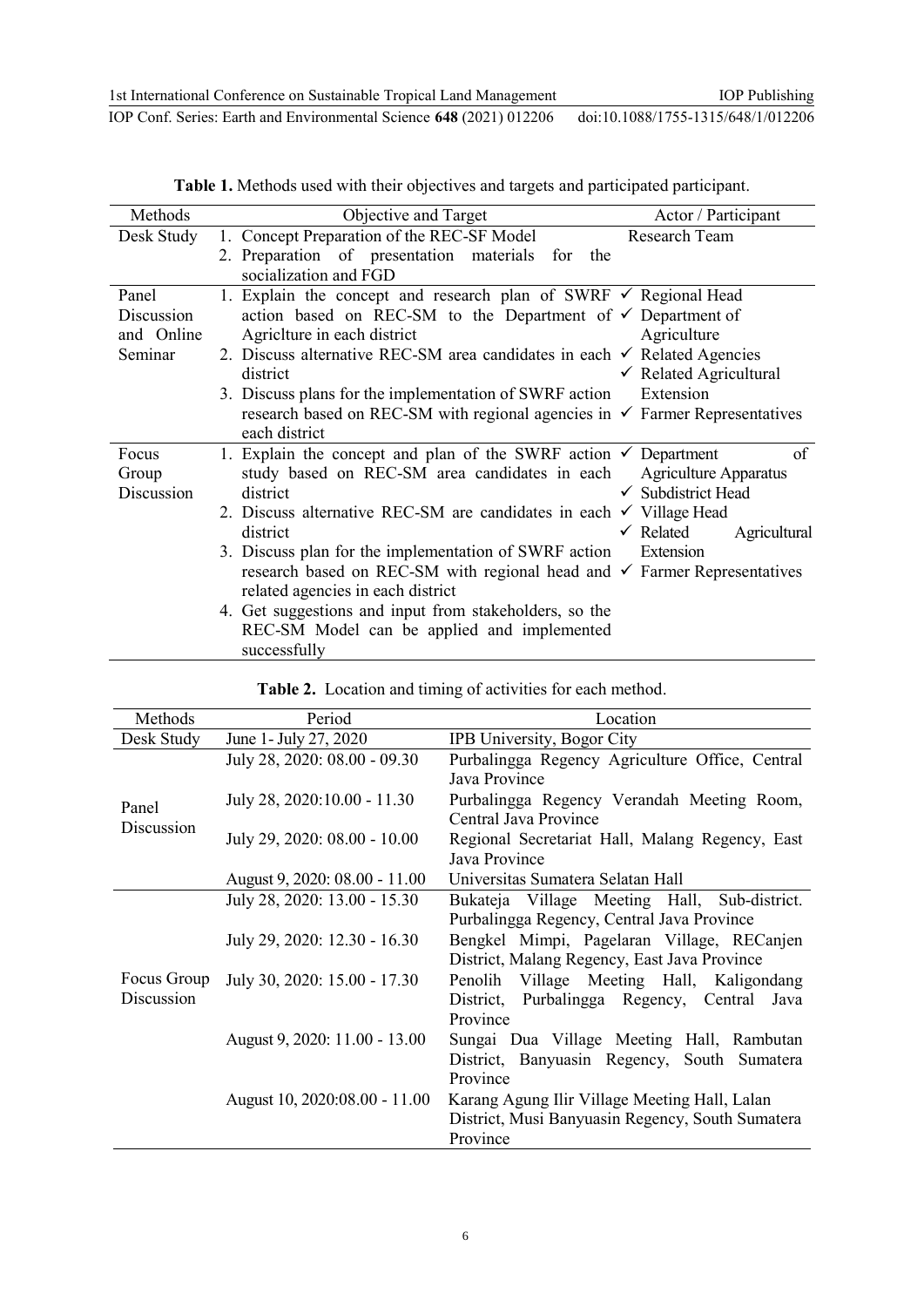**Table 3.** Components and its requirements as necessities of REC-SF model for sustainable wetland rice farming.

| Component                   | Description                                                                        |
|-----------------------------|------------------------------------------------------------------------------------|
| Concession area             | Ideally, at least 100 ha through land consolidation work plus 1 ha of land         |
|                             | for seed production. Inventory and mapping of land ownership are carried           |
|                             | out together with the Badan Pertanahan Nasional (National Land Agency)             |
|                             | or Subdistrict Head as the Maker of Land Deeds.                                    |
| Institutions                | The Farming Institution is managed by an institution which is a group of           |
|                             | cultivating farmers and/or land owners in the joint cultivation area.              |
|                             | Cultivators and/or land owners are appointed as shareholders. The                  |
|                             | minimum management organizational structure consists of a Supervisory              |
|                             | Board, Manager (Chair), Assistant Production/Post-Harvest Manager,                 |
|                             | Assistant Manager for Sales/Marketing and Assistant for Human                      |
|                             | Resources and Institutional Capacity. Election of management is based on           |
|                             | the agreement of all members of the institution at the General Meeting             |
|                             | and also involving and witnessed by local government officials.                    |
|                             | Managers should be drawn from professionals.                                       |
| Financial and Economic      | Economically viable, independent and sustainable. In this concept,                 |
|                             | farmers who are members of the institution can create side businesses that         |
|                             | are closely related to agricultural activities (on-farm and off-farm). To          |
|                             | increase the farmer's economy, the final product is no longer unhulled but         |
|                             | packaged rice. Not only rice, but there are other by-products that can be          |
|                             | Investment financing and business capital are supported and<br>sold.               |
|                             | guarded by local governments.                                                      |
| Technology application      | Ideally uses modern agricultural principles, supported by the use of               |
|                             | modern technology, agricultural mechanization (tractors, combine                   |
|                             | harvesters, drones, etc.), information technology, field-verified state-of-        |
|                             | research results, management<br>management<br>the-art<br>well<br>as<br>as          |
|                             | infrastructure and saprotan as needed to support SWRF and REC-SF.                  |
| Scope of works              | Activities are managed by institutions, ranging from upstream to                   |
|                             | downstream activities, applying involving integrated farming and on-farm           |
|                             | and off-farm.                                                                      |
| Environmental aspect        | Sustainable for the long run cultivation and applying zero waste concept.          |
| Crop productivity           | At least reach a high productivity, minimum of 10 t ha <sup>-1</sup> for good soil |
|                             | quality and 7 t ha <sup>-1</sup> for marginal soil or low soil quality.            |
| Input application           | Optimal use of input to get optimum crop productivity based on minimum             |
|                             | production cost at each                                                            |
| Human resource capacity     | There is a continuous learning process for rice farmers in the fields of           |
| (farmer)                    | agriculture, farming and institutional management. Learning activities are         |
|                             | carried out in the form of assistance to farmers in carrying out every             |
|                             | activity, both on-farm and off-farm. Learning and mentoring activities             |
|                             | will take place effectively and efficiently if there is an active and              |
|                             | participatory role from farmers and shareholders.                                  |
| Net-working and business    | REC needs to develop and expand business networking and promotion to               |
| promotion development       | sell all products and commodities produced at good and profitable prices.          |
| Supervising,<br>monitoring, | To supervise the implementation and operations in accordance with the              |
| and evaluation              | mutual agreement and plan, supervision, monitoring and evaluation                  |
|                             | activities are required.                                                           |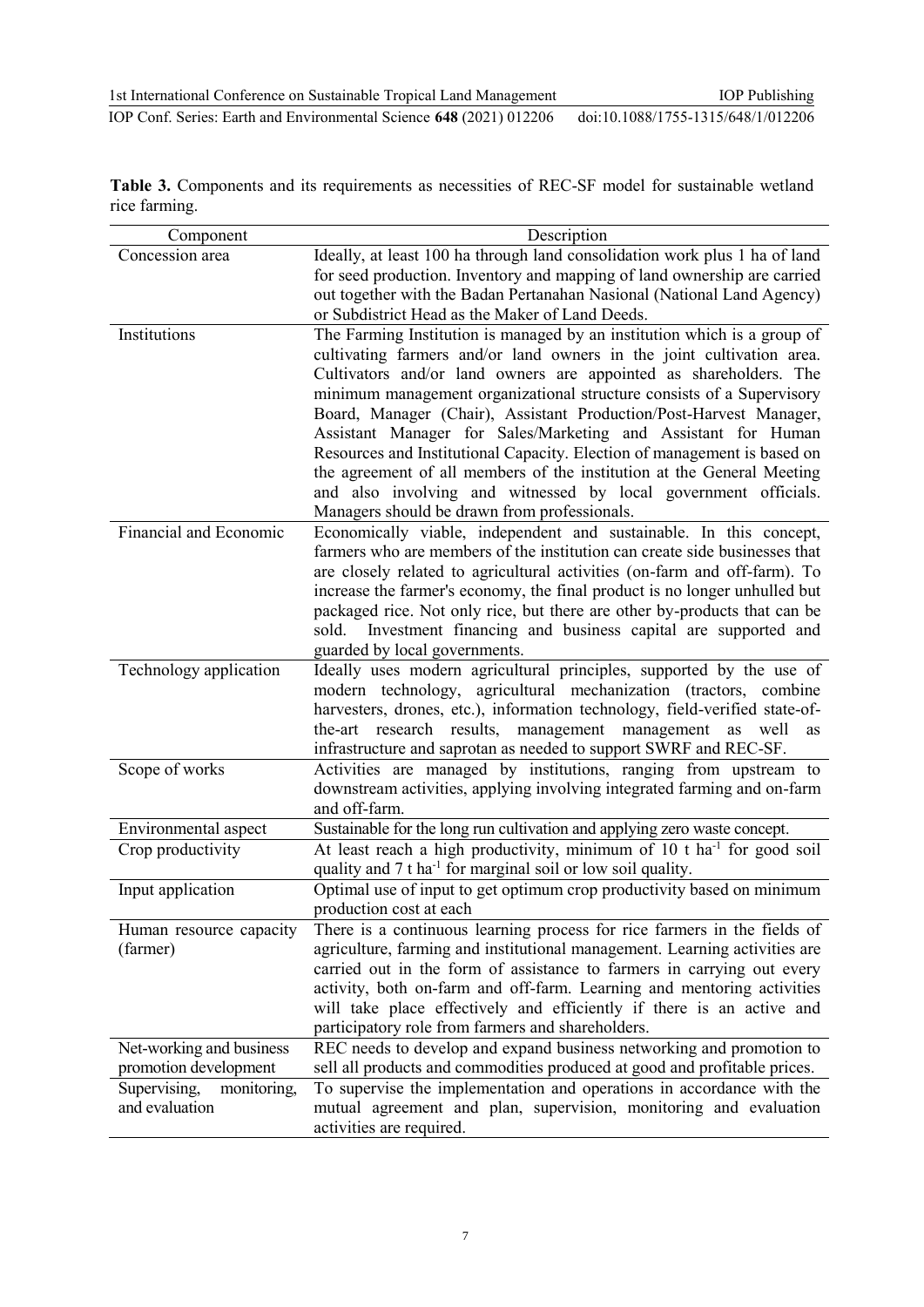- 3). Land mapping is carried out using drones along with ownership information for the lands that will be consolidated in a REC management. The income level survey and land mapping become the baseline for benchmarking the establishment of a REC. Rice fields turned into coordinate points that can be stored digitally and documented at the Regency/City/Provincial/Central BPN office. Removing rice fields on plots of narrow fragmented agricultural land with an area of 1,000-2,000  $\text{m}^2$  to be converted into a large agricultural area (minimum 100 ha) can increase the total effective area by 10 percent
- 4). Mutual agreement is needed to form long-term cooperation through a solid REC institution that is fully trusted by all its members. This is very crucial because during REC management, members' land cannot be reclaimed and/or traded freely at any time
- 5). Good management: transparency, accountability, etc
- 6). Government support, from the village to the central level (financing, agriculture facilities assistance, regulations, certification, research and development, counseling, and training)
- 7). Partnerships with Regionally-Owned Enterprise, private sector, related government agencies, research institutions and universities
- 8). The existence of an institution/cooperative must be able to facilitate the fulfillment of the needs of members, especially in the first year as well as for the needs of members who are classified as pressed
- 9). There is a program of continuous guidance and learning for farmers until they are independent
- 10). The application of technology, both for cultivation and post harvest
- 11). There is an active and participatory role from farmers and shareholders

### *3.3. Strategy and stages in forming Rice Estate Community (REC)*

*3.3.1. Strategy.* REC formation is the most fundamental thing and must be done at the earliest period. Surahman *et al.* [4] suggested that REC is represented by the Farmers' Owners and Tenants Representative Forum (FP4L). Four fundamental strategies should be applied in the formation of FP4L in order to achieve the objectives, they are: 1) implementing programs to achieve the vision of a joint or collective business, 2) building and developing collective businesses in one management for rice commodities and side businesses, 3) optimizing the use of agricultural by-products and nonagriculture to be engineered into products of economic value and renewable energy sources, 4) following the directions of doing collective business according to the direction of the experts. FP4L is an institution that is decisive in making policies and strategic plans in REC.

It is well known that the process of forming FP4L is not easy and requires serious effort considering that land issues for someone are very fundamental and crucial. The preferred approach technique is persuasive and participatory, not compulsion, pressure, intimidation or threats. After the socialization process, if necessary, a mentoring process can be carried out by someone who can influence (convince) and change the thinking and culture of the community so that they can be invited to farm collectively and collegally in a large area which not fragmented as before. In its implementation, FP4L needs to be backed up by a professional manager. The hierarchy and their respective duties and authorities are presented in Figure 2.

In addition, FP4L needs support from several parties, especially: 1) government agencies and/or agencies, particularly the district and province level, agricultural extension agents, the central government (particularly the ministry of agriculture, Directorate of Food and Agriculture, Bappenas), regional leaders (head of village/urban village, subdistrict head, regent/mayor, governer), related instances (particularly BPN); 2) financial institutions (banks, credit, institutions, etc); 3) universities and agricultural research institutions (BPTP, LIPI, etc.); 4) private institutions, state-owned enterprises, and regionally-owned enterprises related to agriculture, food and agroindustry association, particularly Logistics Affairs Agency (Bulog), associations in the agriculture and food sector, RMU (Rice Milling Unit), CRPC (Centralized Rice Process Complex), supermarkets, grosiers of food and agricultural products, traditional markets, etc.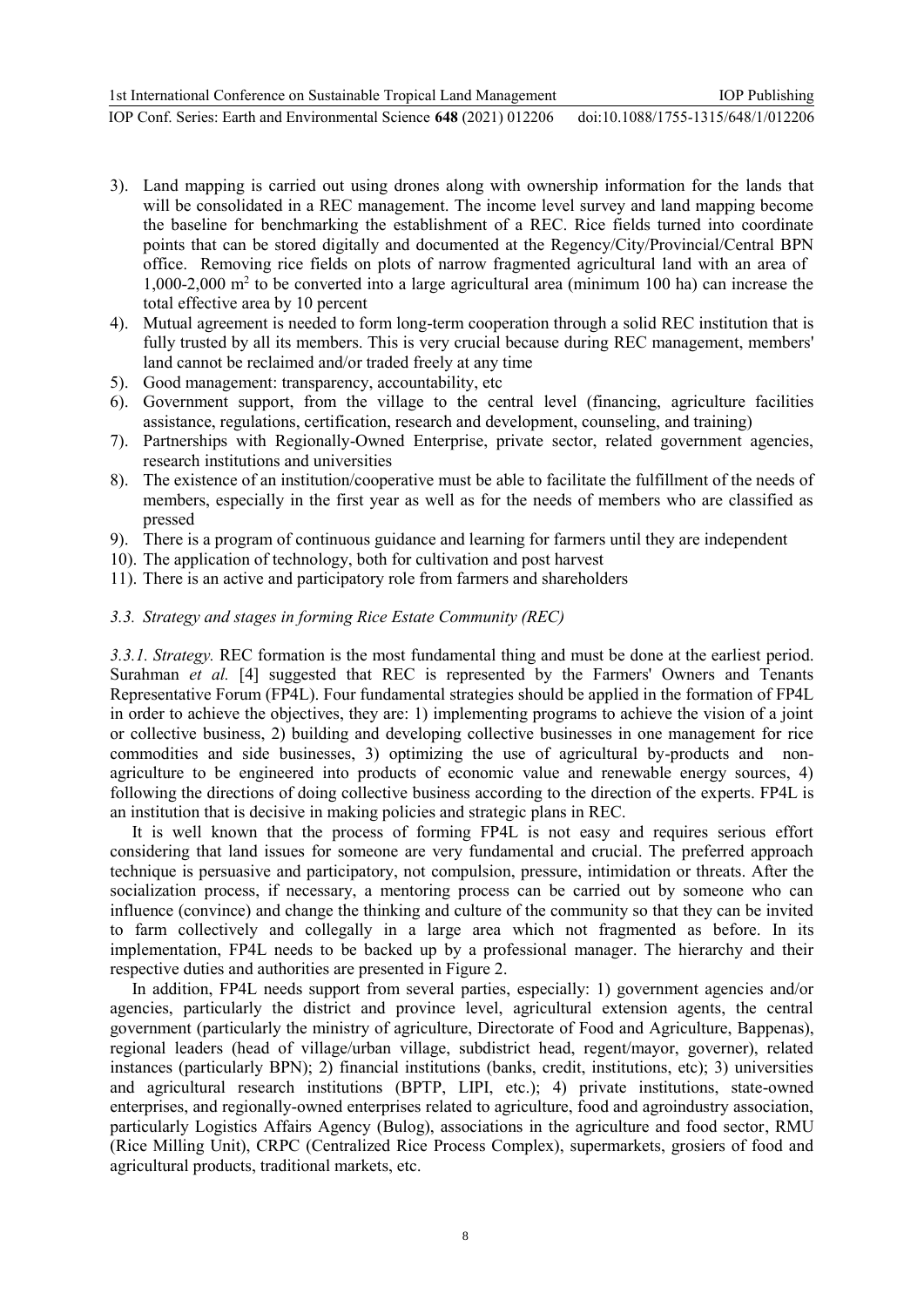IOP Publishing

IOP Conf. Series: Earth and Environmental Science **648** (2021) 012206 doi:10.1088/1755-1315/648/1/012206



**Figure 2.** REC's organization structure accompanied by a description of its authorities and duties (Modified from Surahman *et al.* [4]).

*3.3.2. Institutional formation stages.* Proposed steps should be accomplished to develop a collective business institution in rice farm based on the REC-SF are the following:

- 1. Planning study and alternative determination of REC candidate areas
- 2. Coordinate at the provincial, district/city level to determine REC candidate areas
- 3. Sosialization (village consultation, focus group discussion) in the REC candidate areas
- 4. Approaches to formulate and institutionalize REC to the prepation of organizational structures and statutes also the selection of managers/diretors
- 5. Demonstration plots for searching and testing optimum cultivation technology
- 6. Business plan preparation (upstream-downstream)
- 7. Preparation of Standard Operation Procedures in some aspects needed
- 8. Implementation Guidence: a) transtition period, b) full operation
- 9. Monitoring, supervising, and evaluation
- 10. Planning and development

# **4. Conclusions**

The REC-SF Model for SWRF has been compiled in a comprehensive manner which has received suggestions and input from key stakeholders, particularly through panel discussion and focus group discussion. This model is a breakthrough for traditional agricultural solutions on narrow land. It is an integrated and sustainable wetland rice production based on smart farming and Rice Estate Community (REC) which cultivate rice in a wide or extensive area through land cosolidation. REC is represented by the Farmers' Owners and Tenants Representative Forum (FP4L).

# **References**

- [1] BPS Statistic Centre Agency of Indonesia 2013 *Report of agricultural census in 2013* [Internet] Statistics Centre of Indonesia (BPS) Available from: https://st2013.bps.go.id
- [2] Susilowati S H and Maulana M 2016 Luas lahan usaha tani dan kesejateraan petani: eksistensi petani gurem dan urgensi kebijakan reforma agraria (in Bahasa) *Anal. Kebijak. Pertan*. **10** p 17
- [3] Budiharto W 2019 Inovasi digital di industri smart farming : konsep dan implementasi pp 978–9 *In*: Herlinda S, Lakitan B, Budiharto W, Effendi I, Adriani D, Wijayanti M, *et al*., editors (in Bahasa) Proceeding of Seminar Nasional Lahan Suboptimal 2019.
- [4] Surahman M, Hamzah H, Sugiyanta S, Purwono P, Desrial D, Saleh A, *et al*. 2018 Komunitas Estate Padi (in Bahasa) (Bogor: IPB Press)